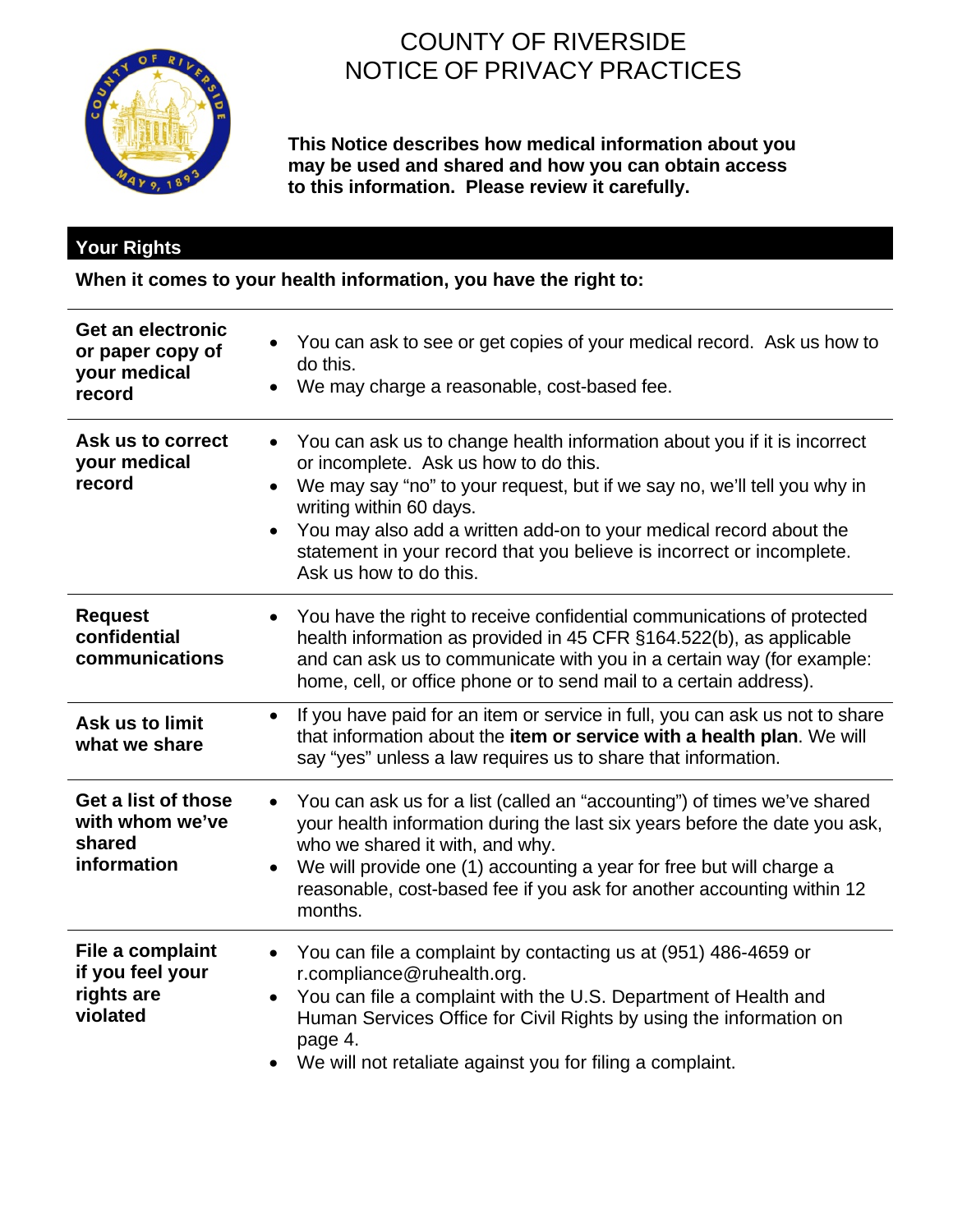## **How we may use or disclose information about you**

We use or share information to:

| <b>Treat you and</b><br>contact you                            | We can use health information about you<br>and share it with other professionals who<br>are treating you.<br>Health information about you may also be<br>used by non-County of Riverside<br>healthcare providers who share our<br>common electronic health record, but only<br>to treat or contact you.<br>We may use and share your health<br>$\bullet$<br>information to contact you when<br>necessary. | <b>Examples:</b><br>RUHS providers, such as<br>nurses, doctors,<br>therapists, etc., may view<br>your health information.<br>Because RUHS shares a<br>common medical record<br>platform with Loma Linda<br><b>University Health, RUHS</b><br>providers can also see<br>information collected by<br>your Loma Linda<br>providers and<br>appointments you have<br>scheduled there.<br>We may contact you<br>about future<br>appointments and with<br>test results. |
|----------------------------------------------------------------|-----------------------------------------------------------------------------------------------------------------------------------------------------------------------------------------------------------------------------------------------------------------------------------------------------------------------------------------------------------------------------------------------------------|------------------------------------------------------------------------------------------------------------------------------------------------------------------------------------------------------------------------------------------------------------------------------------------------------------------------------------------------------------------------------------------------------------------------------------------------------------------|
| <b>Run our</b><br>organization                                 | We may use information to assess the<br>care and outcomes in your case, to<br>improve our services, and in<br>administrative processes.                                                                                                                                                                                                                                                                   | <b>Example:</b> We use health<br>information to measure<br>how well our staff is<br>caring for patients.                                                                                                                                                                                                                                                                                                                                                         |
| <b>Bill for your</b><br>services                               | We may use and share information to bill<br>you or your insurance company.                                                                                                                                                                                                                                                                                                                                | <b>Example:</b> We send bills<br>and other information to<br>your health insurance<br>plan so it will pay for<br>services you received.                                                                                                                                                                                                                                                                                                                          |
| <b>Health care</b><br>operations and<br>plan<br>administration | As administrator of certain health plans,<br>$\bullet$<br>such as Medicare, Medi-Cal, and<br>Exclusive Care, the County may<br>disclose limited information to plan<br>sponsors.                                                                                                                                                                                                                          | <b>Example:</b> For purposes<br>such as plan eligibility<br>and enrollment, benefits<br>administration, and<br>payment of health care<br>expenses.                                                                                                                                                                                                                                                                                                               |
| <b>Underwriting</b><br>purposes                                | If you are a member of Exclusive Care,<br>$\bullet$<br>we may use or share certain information<br>for underwriting purposes.                                                                                                                                                                                                                                                                              | <b>Example:</b> We use some<br>information when we are<br>trying to set the cost of<br>premiums.                                                                                                                                                                                                                                                                                                                                                                 |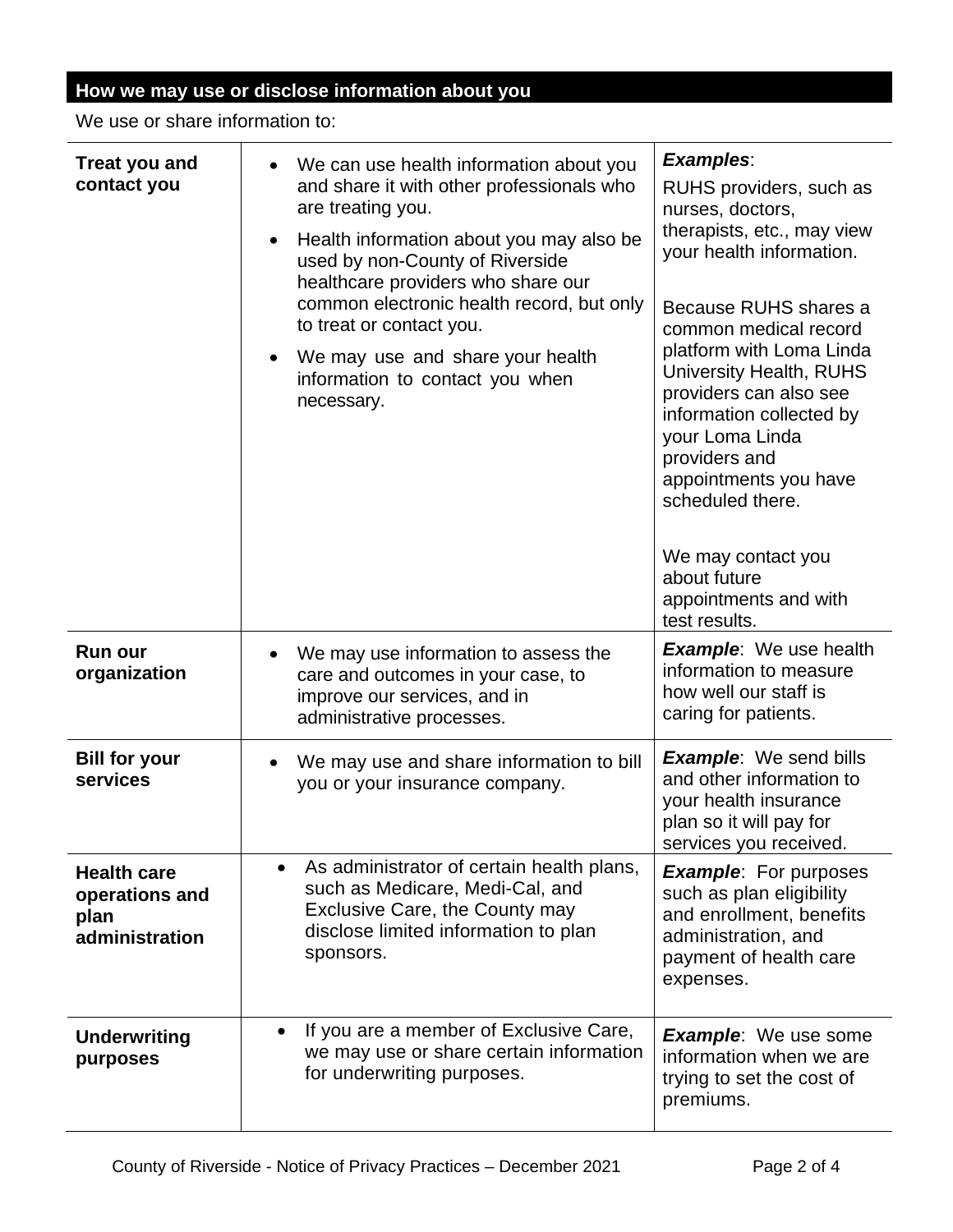| <b>Help with public</b><br>health and<br>safety issues                                                    | We can share health information about you for certain situations such as:<br>Reporting births and deaths<br>٠<br>Preventing or controlling disease, injury, or disability<br>Helping with product recalls<br>$\bullet$<br>Reporting adverse reactions to medications or problems with products<br>Reporting suspected abuse, neglect, or domestic violence<br>Preventing or reducing a serious threat to anyone's health or safety<br>$\bullet$                                                                                                                                                                                                                                                         |  |
|-----------------------------------------------------------------------------------------------------------|---------------------------------------------------------------------------------------------------------------------------------------------------------------------------------------------------------------------------------------------------------------------------------------------------------------------------------------------------------------------------------------------------------------------------------------------------------------------------------------------------------------------------------------------------------------------------------------------------------------------------------------------------------------------------------------------------------|--|
| Comply with the<br>law                                                                                    | We will share your health information as required by State or federal law.                                                                                                                                                                                                                                                                                                                                                                                                                                                                                                                                                                                                                              |  |
| Work with the<br>medical<br>examiner or<br>funeral director                                               | We can share your information with a coroner, medical examiner, or<br>funeral directors, as necessary.                                                                                                                                                                                                                                                                                                                                                                                                                                                                                                                                                                                                  |  |
| Do research                                                                                               | We can use and share your health information for health research, if a<br>special board permits us to.                                                                                                                                                                                                                                                                                                                                                                                                                                                                                                                                                                                                  |  |
| <b>Address</b><br>workers'<br>compensation,<br>law<br>enforcement,<br>and other<br>government<br>requests | We can use or share health information about you:<br>For workers' compensation claims or similar programs<br>For certain, limited law enforcement purposes<br>٠<br>With government agencies responsible for health oversight<br>$\bullet$<br>For special government functions such as national security and<br>$\bullet$<br>presidential protective services.<br>In response to a court or administrative order, or a subpoena.<br>If you are an inmate of the correctional institution or in custody of a law<br>$\bullet$<br>enforcement official, we may share with the correctional institution or<br>other law enforcement for purposes such as protecting your safety or<br>the safety of others. |  |
| <b>Health</b><br><b>Information</b><br><b>Exchange</b>                                                    | We participate in a Health Information Exchange (HIE)<br>The HIE is an electronic system that allows participating health care<br>providers to share patient information in compliance with federal and<br>state privacy laws<br>Unless you notify us or otherwise you object, we will share your health<br>$\bullet$<br>information electronically with your participating health care providers<br>as necessary for treatment<br>Patient health information that currently by law requires your signed<br>٠<br>authorized for release WILL NOT be transmitted to the HIE without<br>your consent<br>You can opt out of being included in an HIE at any time by contacting<br>your provider's office   |  |
|                                                                                                           | How else may we use or share your health information? We are allowed or required to                                                                                                                                                                                                                                                                                                                                                                                                                                                                                                                                                                                                                     |  |

**How else may we use or share your health information?** We are allowed or required to share your information in other ways – usually in ways that contribute to the public good, such as public health and research efforts. We have to meet many conditions before we can share your